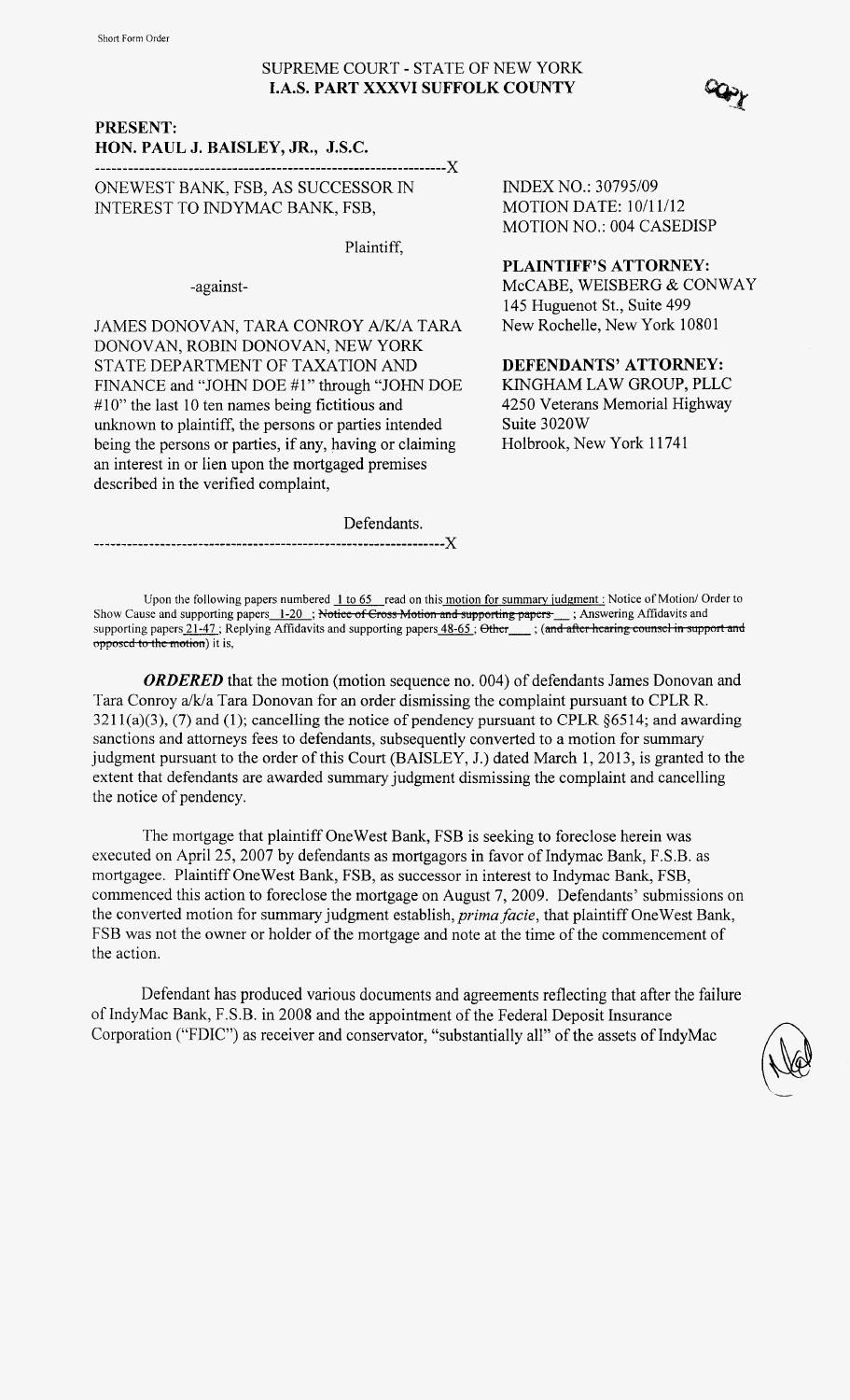Bank, F.S.B. were transferred to the newly formed entity IndyMac Federal Bank, FSB, and thereafter certain assets held by Indymac Federal Bank, FSB were sold to OneWest Bank, FSB. Other assets, rights and liabilities were conveyed to other entities including IndyMac Ventures, LLC and IMB HoldCo., LLC. None of the documents and agreements between and among the foregoing entities specifically identify defendants' loan as among the IndyMac Bank, F.S.B. assets acquired by IndyMac Federal Bank, FSB or as among the assets acquired by plaintiff from IndyMac Federal Bank, FSB.

It is well established that an action for foreclosure of a mortgage may not be brought by one who has no title to it, and that the plaintiff in a mortgage foreclosure action must own both the mortgage and the underlying note at the time the action is commenced *(Kluge* v *Fugazy,* 145 AD2d 537 [2d Dept 19881). Where the issue of standing is raised by a defendant, either in the answer or in a pre-answer motion to dismiss the complaint pursuant to CPLR R.  $3211(a)$ , the plaintiff must prove its standing in order to be entitled to relief *(US Bank, MA. v. Collymore, 68*  AD3d 752 [2d Dept 20091; *Wells Fargo Bank Minnesota, NA. v Mastropaolo,* 42 AD3d 239 [2d Dept 2007]). Here, defendant's answer dated August 23, 2009 squarely raises the issue of plaintiffs standing, asserting, in paragraph 3 thereof, that "[pllaintiff lacked standing on the date the complaint was filed in as much as Plaintiff was not the Successor in Interest to IndyMac Bank FSB." **A** plaintiff in a foreclosure action establishes its standing "by demonstrating that it is both the holder or assignee of the subject mortgage and the holder or assignee of the underlying note, 'either by physical delivery or execution of a written assignment prior to the commencement of the action"' *(Citimortgage, Inc.* v *Stosel,* 89 AD3d 887 [2d Dept 201 11, quoting *Aurora Loan Services, LLC v Weisblum, 85 AD3d 95 [2d Dept 2011]).* 

Here, both in opposition to defendants' original motion to dismiss and in further opposition to the converted motion for summary judgment, plaintiff has submitted only the affirmation of its attorney, who does not have personal knowledge of the facts asserted therein. Accordingly, the affirmation is without evidentiary value *(Zuckerman v City of New York*, 49 NY2d 557 [1980]). Moreover, the documents annexed as exhibits to the affirmation in opposition, even if they were properly authenticated, fail to establish, *prima facie*, plaintiff's standing to commence and maintain the instant foreclosure action. The "Loan Sale Agreement" between the FDIC as receiver for IndyMac Federal Bank, FSB and plaintiff, dated as of March 19, 2009, on which plaintiff relies to establish its status as the holder of the subject note and mortgage, does not identify defendants' mortgage loan as one of the assets purportedly acquired by plaintiff pursuant to the agreement. That agreement reflects, at Article II, plaintiff's purchase of "all of the Seller's rights, title and interests in, to and under the Loans... identified on the Loan Schedule attached hereto as  $Attentionment A$ ." However, the "Loan Schedule" annexed to the agreement as</u> Attachment A is blank. Accordingly, plaintiff has failed to provide admissible proof that defendants' note and mortgage was included among those purportedly purchased pursuant to the agreement with the FDIC.

Plaintiff has also annexed a copy of the note bearing an endorsement in blank by an officer of IndyMac Bank, F.S.B. and two purported "allonges" to the note, both executed by one Sandra Schneider, as "Attorney-In-Fact" for the FDIC as receiver for IndyMac Federal Bank, FSB, successor to IndyMac Bank, F.S.B. All of the foregoing documents are undated, and there is no proof in admissible form as to when they were executed, assuming they are otherwise valid. The Court notes that the "certified true copy" of the note that was annexed to plaintiff's complaint as